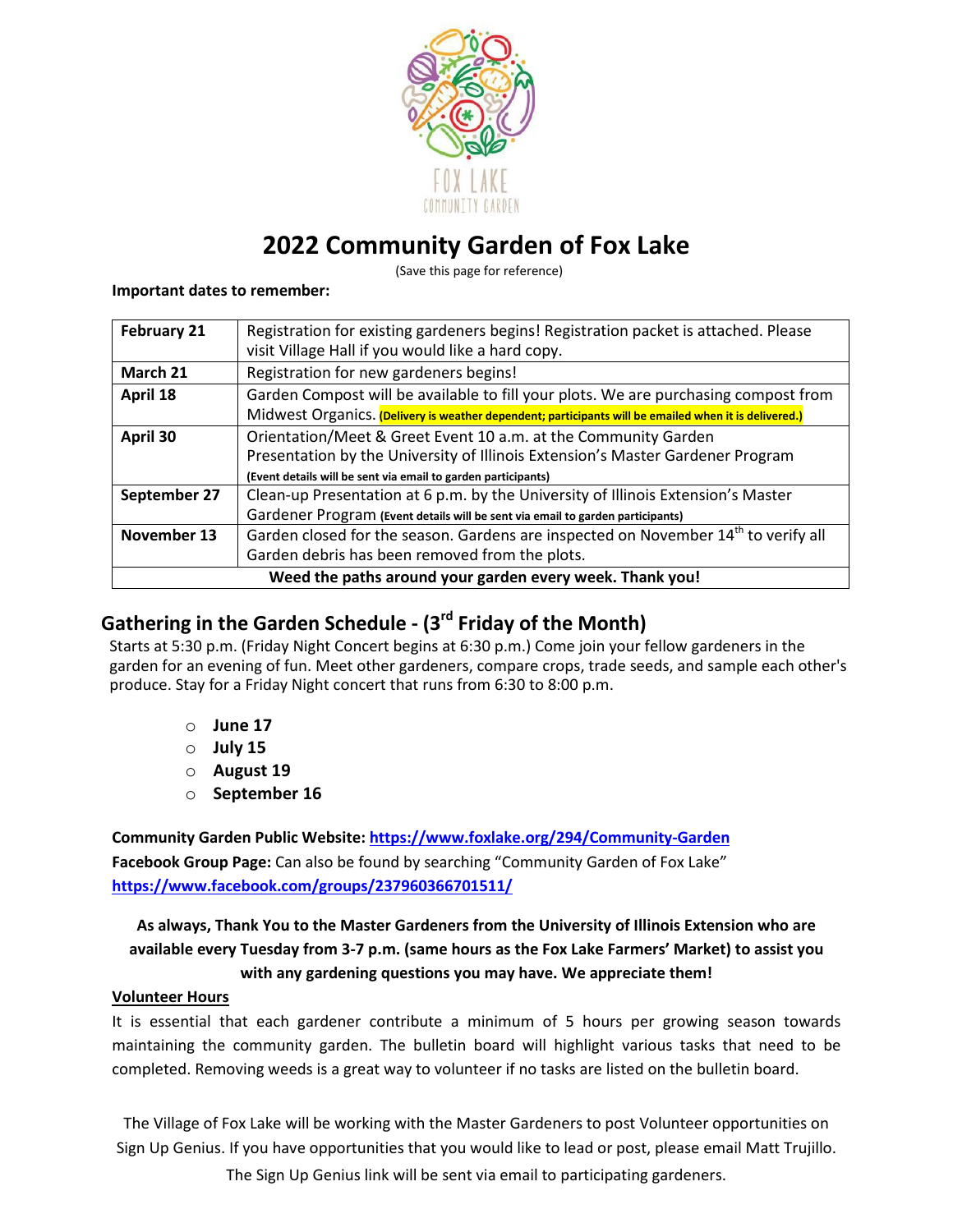

## **Community Garden of Fox Lake**



17 Forest Avenue, Fox Lake, Illinois 60020

Welcome to the Fox Lake's Community Garden! The Community Garden is open to any resident of Grant Township and Fox Lake. The Village will provide basic services such as the garden site, water, initial tillage, basic gardening tools. Each participating gardener agrees to abide by the established procedures as set forth below (see Community Garden of Fox Lake Rules and Regulations).

To protect public health, animals and the environment, all gardeners will adhere to basic organic gardening methods (no dangerous pesticides, herbicides or synthetic fertilizers).

The Community Garden of Fox Lake is located at 17 Forest Avenue.

## **Why are Community Gardens so Awesome?**

A Community Garden is a neighborhood green space set aside for local residents to grow their own fresh vegetables, herbs, fruits and flowers. Community gardening revitalizes neighborhoods, promotes social and economic self-empowerment and can serve as the basis for new local entrepreneurship, or "microenterprises" such as a Farmers' Market. Community gardening is also widely recognized for its significant therapeutic value for a variety of conditions. Perhaps most important in today's increasingly hurried and urbanized environment, community gardens are places where people can share their love of nature and growing their own food.

## **Mission statement**

The mission of the Fox Lake Community Garden is to assist residents, neighborhoods and community organizations in the creation, operation and maintenance of community gardens, to:

- Increase opportunities for healthful outdoor recreation, practical education and positive social interactions, and:
- Improve public nutrition and the neighborhood environment, and:
- Build community self-reliance and sustainability, and:
- Donate fruits and vegetables to local food pantries and those in need.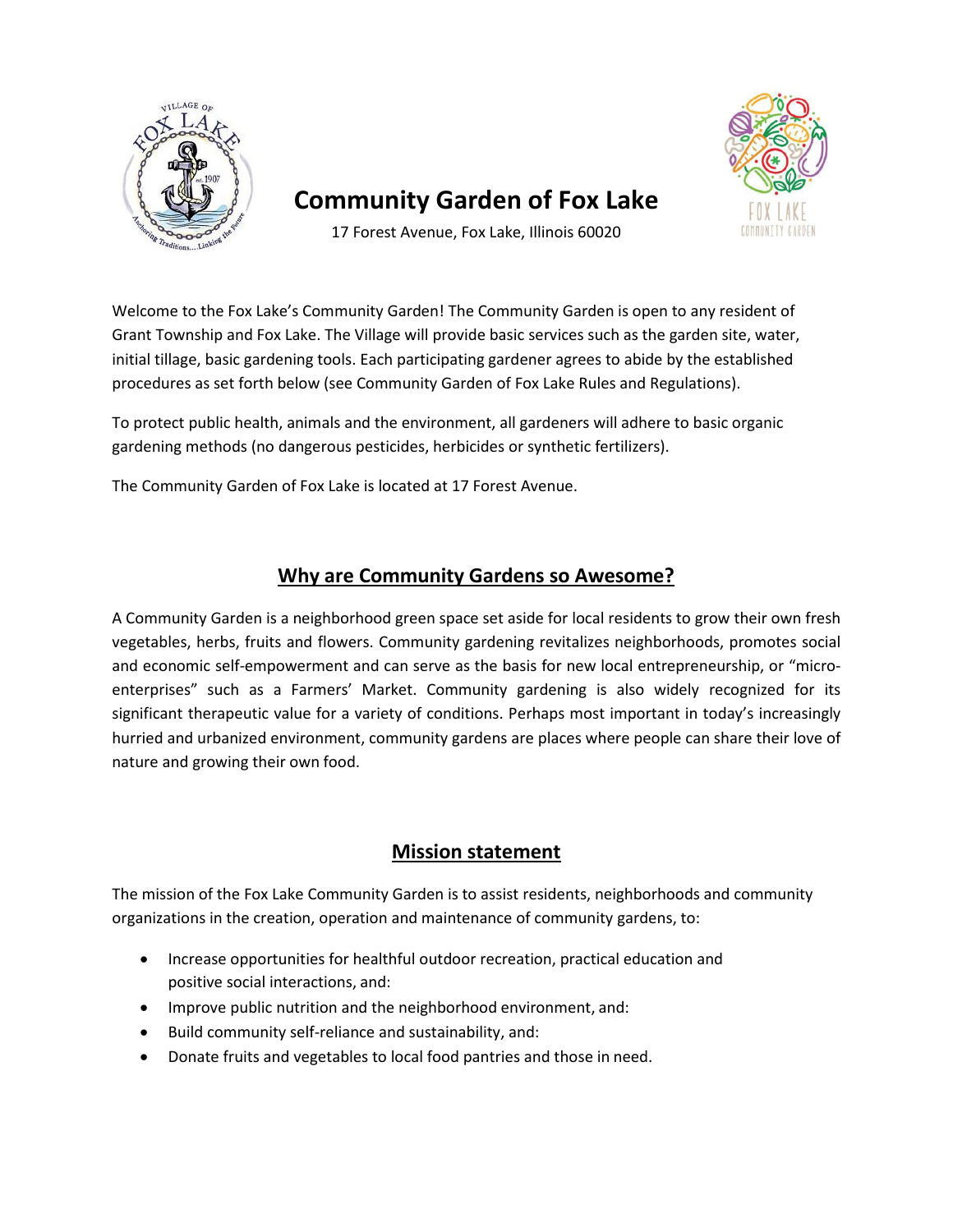## **2022 Community Garden of Fox Lake Application**

## **APPLICATION DEADLINE – Existing Gardeners wishing to reserve the same plot-March 12, 2022.**  On-time applications will be speedily processed.

Applications received after March 18, 2022 will be processed by date received. Applications will be processed as long as there are plots available.

- A waiting list will be formed when all plots are assigned. After the renewal period has ended for existing gardeners, all plots are assigned on a first come, first serve basis.
- Gardeners may indicate plots they prefer, but assignment cannot be guaranteed.
- A maximum of two garden beds may be issued per person/family depending on availability. Email lists are maintained for garden announcements and are required for communications.

#### **Community Garden Plot FEES**

**Each Raised Garden Plot is 4'x12'** 1 plot \$40.00 2 plots \$60.00

#### **HOW TO APPLY FOR A GARDEN PLOT**

Mail or drop off your completed application and payment to: Attn: Garden Plot Applications, 66 Thillen Drive, Fox Lake, IL 60020. Or drop off your completed application at **Village Hall in the Administration Department (Turn Right in Village Hall, instead of left)**. If after hours, put your application in the drop box (in front of Village Hall). Make checks payable to Village of Fox Lake.

## **The Village of Fox Lake Parks and Recreation Department**

The Village of Fox Lake Parks and Recreation Department is the management body of the Community Garden. Volunteers are an important part of the community garden, and are welcome at any time of the year. If any gardeners or volunteers have any questions or comments they can contact the Parks and Recreation Manager, Matt Trujillo by email at trujillom@foxlake.org or write to us at: Community Garden of Fox Lake, 66 Thillen Dr., Fox Lake, IL 60020 or call us at (224) 225-1404. The Village also maintains a Community Garden page on its website. Visit www.foxlake.org for more information.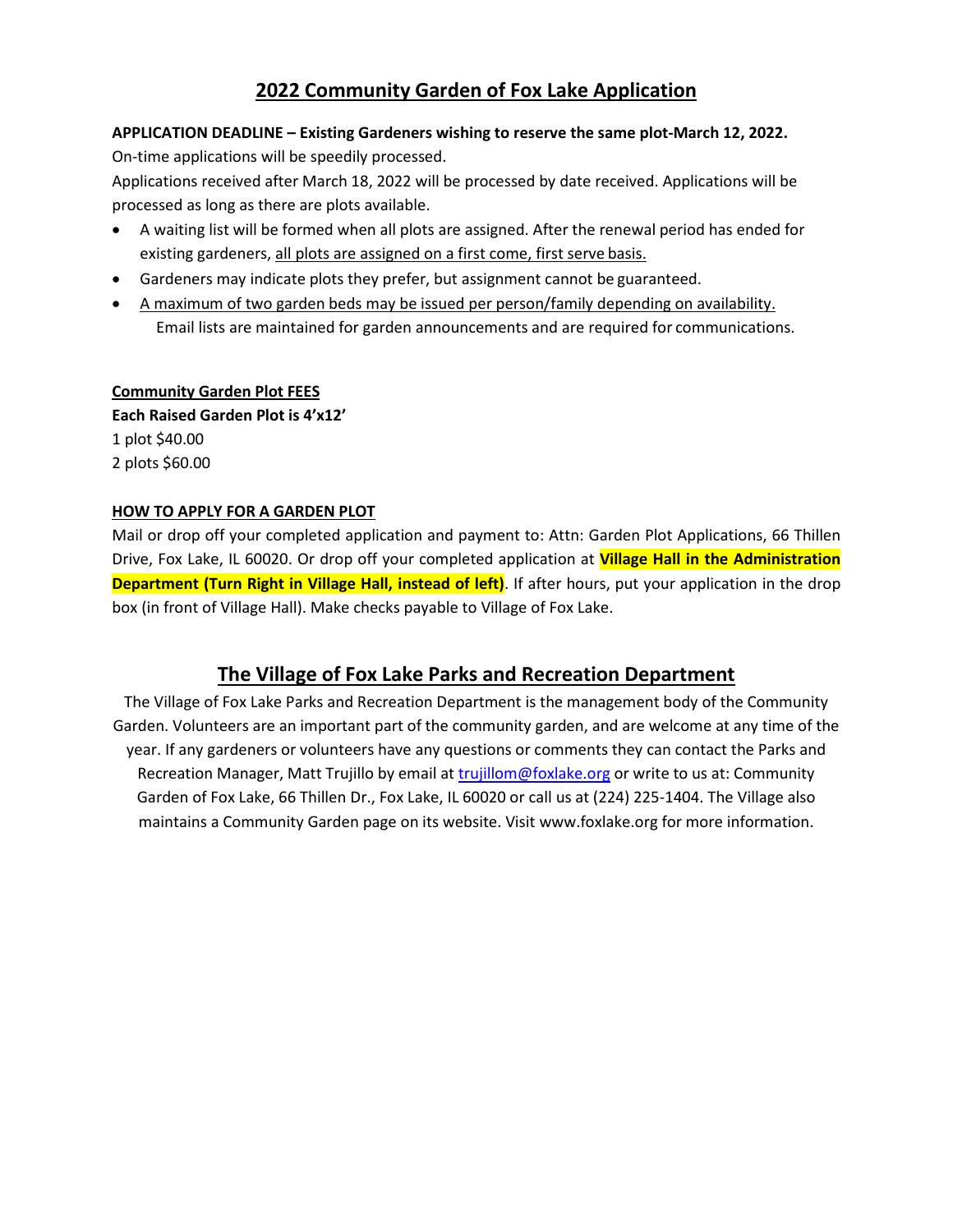## **Community Garden of Fox Lake**

We want everyone to have a great experience in the garden! It is also important that each gardener follow all the rules and regulations regarding garden plots. All gardeners will be required to attend an orientation meeting and sign a liability waiver.

## **The Village of Fox Lake will:**

- Provide the available garden site.
- Provide soil/compost stockpile for gardeners to add/replace soil in their plot.
- Provide water.
- Provide basic gardening tools.
- Periodically evaluate each garden site to determine if it is fulfilling the criteria established and to assist in addressing any problems or needs that may have arisen.

## **Gardeners will:**

- Complete the Community Garden Plot Application and Waiver of Liability Form and submit it to the Village of Fox Lake. Failure to sign and return the Waiver of Liability will result in ineligibility to participate in the Fox Lake Community Garden.
- Attend the Meet & Greet & Orientation! (Date to be determined)
- Not use any synthetic fertilizers, herbicides, pesticides or insecticides.
- Not use mechanized equipment.
- Keep gardens free from weeds, rotten produce and plant debris.
- Dispose of stakes, plastics and any garbage in a timelymanner.
- YOU MUST maintain the shared paths adjacent to your garden plot in order to keep pathways free of WEEDS.
- Closely supervise children.
- Not grow any illegal crops.
- Not damage or harvest from another garden plot.
- Not bring any tires to the garden site.
- Not bring any pets or animals to the garden site unless the animal is a certified service animal.
- Not smoke or use tobacco products at the garden site.
- Not bring or consume any alcoholic beverages to the garden site.

## **It is ESSENTIAL that all gardeners pull weeds around their garden plots and common areas. When we all work together to pull weeds, we can win the war against the weeds!**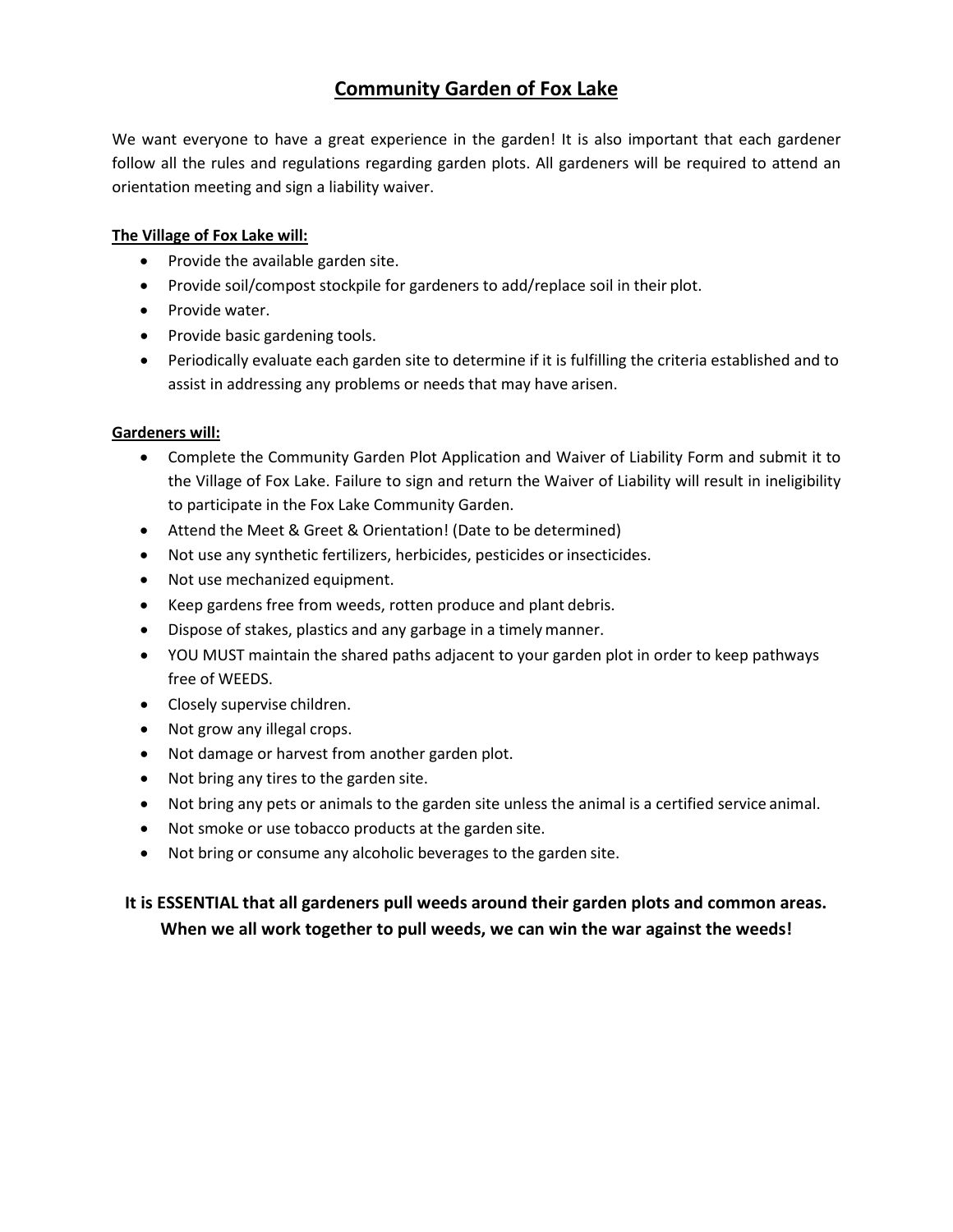## **Community Garden Rules and Regulations**

In order to maintain respect for our community of gardeners, we must observe the following rules without exception. In particular, note the following highlighted rules:

- 1. **Theft**: do not take anything from any plot other than your own even if you think it is abandoned. No warning is given and this offense is immediately referred to the Village of Fox Lake Parks and Recreation Department for appropriate action.
- 2. **Trespassing**: do not enter any plot other than your own unless invited.
- 3. **Boundaries:** do not plant outside of the boundaries of your plot.
- 4. **Tools**: Do not borrow tools that might have been left on or near a gardener's plot.
- **5. Weeds**: **Control weeds and remove before they go to seed. Please place them in the designated compost dumpster for composting.**
- 6. **Water**: Take care in using the water system and do not leave water on when you leave. Do not prevent others from getting access.

*In the gardens, we also value neighborliness and respect: get to know your neighbors. If you see strangers in your neighbors' plots, email Matt Trujillo at trujillom@foxlake.org. Discuss issues respectfully, and bring disputes to the Village, if appropriate.* **Always dial 911 and report any suspicious activity at the community garden.**

## **Failure to comply with these rules will result in:**

- 1. **Warnings** with dates of needed changes.
- 2. **Review** of issues by the Village of Fox Lake Parks and Recreation Department with potential loss of privileges.
- 3. **Confiscation** of plot/s.

If you have questions about these rules, email the Village of Fox Lake Parks and Recreation Department at trujillom@foxlake.org. Your signature on the application acknowledges that you understand these rules and the specifics that follow. A comprehensive list of garden policies follows on the next page.

## **Pathways and Boundaries**

- No tools, hoses or weeds left in the pathways.
- Do not extend your garden plot past the boundary markers.
- All plants in pathways will be removed by the village if they become a nuisance.
- Each plot must maintain an unplanted path through or around the edge of the plot so that other gardeners can access water and plantings.
- Fences: Perimeter fences outside of the plots are not allowed. Fences harbor weeds and obstruct mowing. Any fences that are built must be easily movable, placed **inside** the raised bed, and be weed free.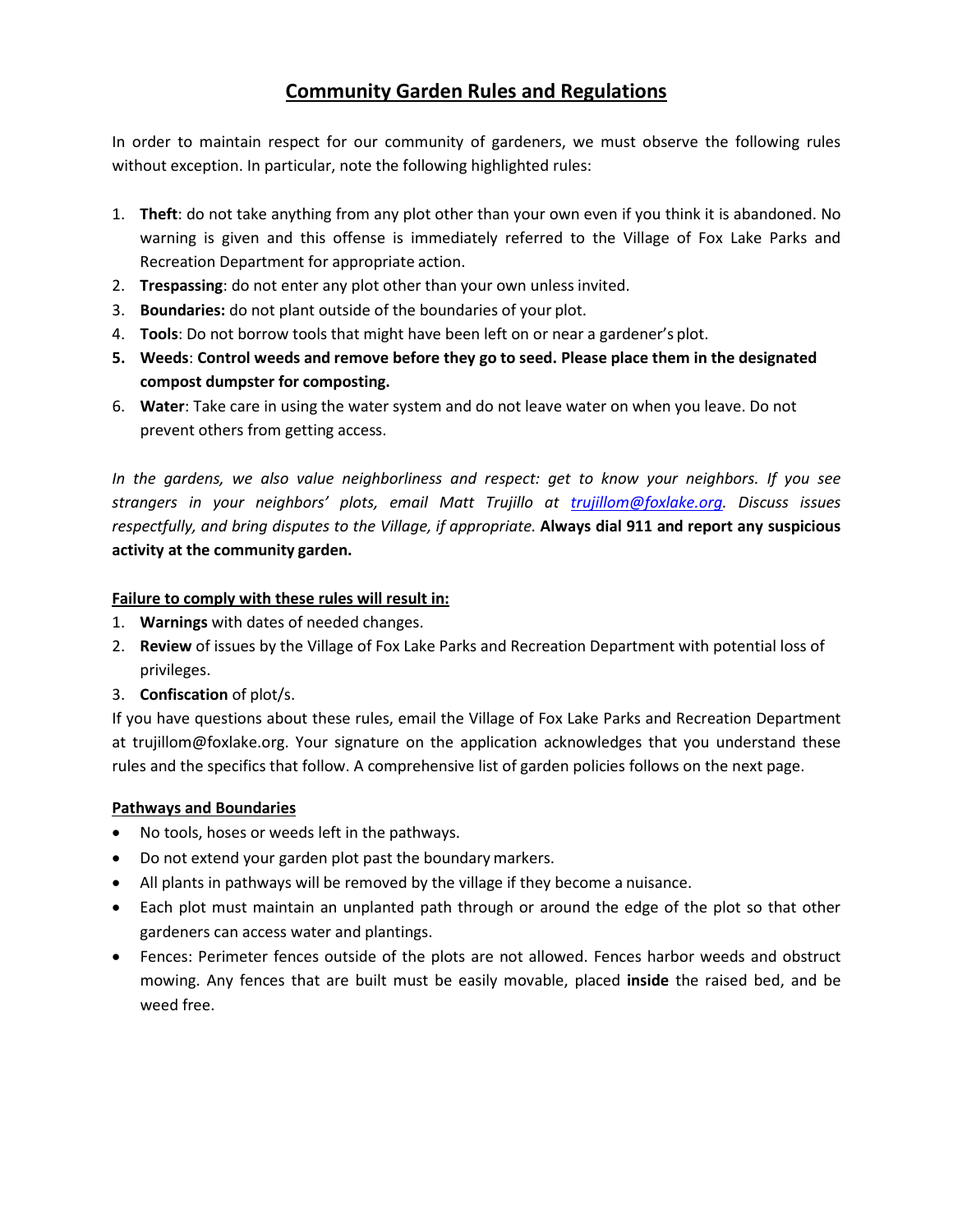### **Neighborliness**

- Garden carts and tools should not be removed from the gardens. Return these items to the shed area.
- Tall plantings should not be placed where they will shade neighboring plots. Tall support structures must be sturdy and unlikely to fall on neighbors' plantings and away from the plotlines.
- Each plot must be used for planting of flowers, vegetables, fruit, cover crops or herbs. Those with underutilized plots may be requested to share with gardeners on the waiting list.
- No permanent structures are allowed; plant supports should be minimal.

#### **Gardening practices**

- The Village of Fox Lake's website maintains a Community Garden page that provides information on how to maintain an organic garden. If in doubt about any material, e-mail the Village of Fox Lake Parks and Recreation Department
- The Fox Lake Community Garden is an organically managed property. Only OMRI (Organic Review Institute (www.omni.org) listed insecticides and fungicides may be used. No herbicides permitted. Organic home-made remedies are allowed.
- Perennial plants are not advised; there is no assurance having the same bed annually.

#### **Prohibited Plants and other items**

- No fires are allowed within the gardens.
- Wood chips provided by the Village of Fox Lake are for the pathways only and **cannot** be used in garden plots. Gardeners should be aware that wood chips decay slowly and remove valuable nitrogen from your soil. Shredded leaves or straw (not hay) are a better mulch material for most uses.
- No glass shall be used in the gardens for safety reasons since broken glass is difficult to remove.
- Privately-owned power equipment such as tillers and mowers are not allowed in the gardens for safety reasons.
- Do not plant comfrey, annual Artemisia, or mint. Do not plant trees in your garden plot. Trees that sprout will be removed.
- Produce from these gardens that won't be consumed can be placed in the "**Free Produce**" bin or taken to a local food pantry.

#### **Weeds**

- **WEEDS MUST BE KEPT UNDER CONTROL**. Weedy plots will be identified by the Village of Fox Lake Parks and Recreation Department. If your garden is identified as weedy you will be notified and given 10 days to clear it of weeds. If the plot is not cleared of weeds, you may lose your plot for the remainder of the year.
- All weeds should be taken to the designated compost dumpster.

## **Refund Policy**

• Gardeners who choose to forfeit their plot must contact the Village of Fox Lake Parks and Recreation Department before July 1st. No refunds will be given.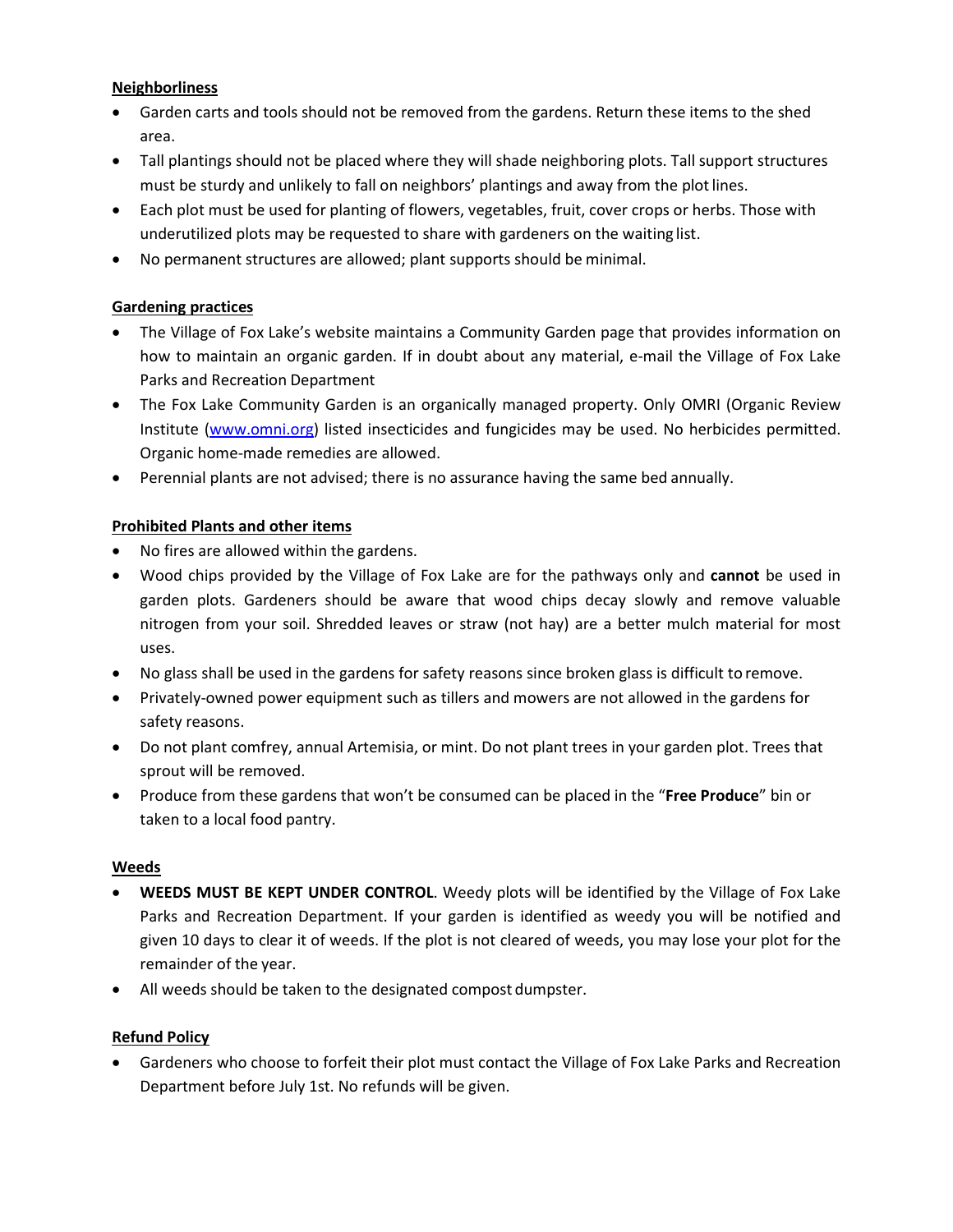• **If you leave before the end of the season:** If a primary gardener leaves the gardens, he/she may transfer the plot to another individual. The new individual/gardener must fill out an application and sign the waiver form.

### **Garden Resources and Services**

- Please respect natural areas outside the garden boundaries.
- *Parking:* Parking is available in designated spots and on the street where parking is allowed.
- *Gardening Information:* Many resources are available on the Fox Lake website at www.foxlake.org including a manual for beginning organic gardeners.
- *Water:* Spigots are turned on in the gardens by April 1<sup>st</sup> and turned off in the fall near the end of October. Water turn-on is subject to weather and frost considerations. The water in the garden is the Village's water. Please report any water problems as soon as possible to the Village of Fox Lake Parks and Recreation Department at trujillom@foxlake.org or by calling 224-225-1402.
- *Garden paths:* The common garden paths are maintained by the gardeners and gardeners should be mindful of the need to maintain the path integrity and avoid digging or trenching into this area. Paths shall be kept clear and free of obstacles or plantings.
- *Garden carts (if available):* Never tip the carts over sideways. Carts must be shared. Empty and return the cart to the garden shed when you are finished gardening for the day.
- *Compost:* Compost is sometimes available. These are NOT fertilizers, but mixing these materials with the soil in your plot will improve the soil texture.
- *Garbage:* Place all garbage in the garbage cans at the garden entrance. Please use the recycling container for any recyclables.
- No plants in garbage cans. No garbage in the weed piles.
- Maps of the gardens, including plot numbers, are available on the Village of Fox Lake's website at www.foxlake.org
- All plots are rented for a season at a time and we will do our best to honor requests made in advance. Timely, completed applications will be processed first. If plots are still available, these will be assigned by application date in the remaining applicant categories. Returning gardeners will be given priority over new gardeners within priority class and can request to return to their previous plot. Dates of application are considered in assigning plots. Waiting lists by date received will be kept after the due date and plots will be assigned when available.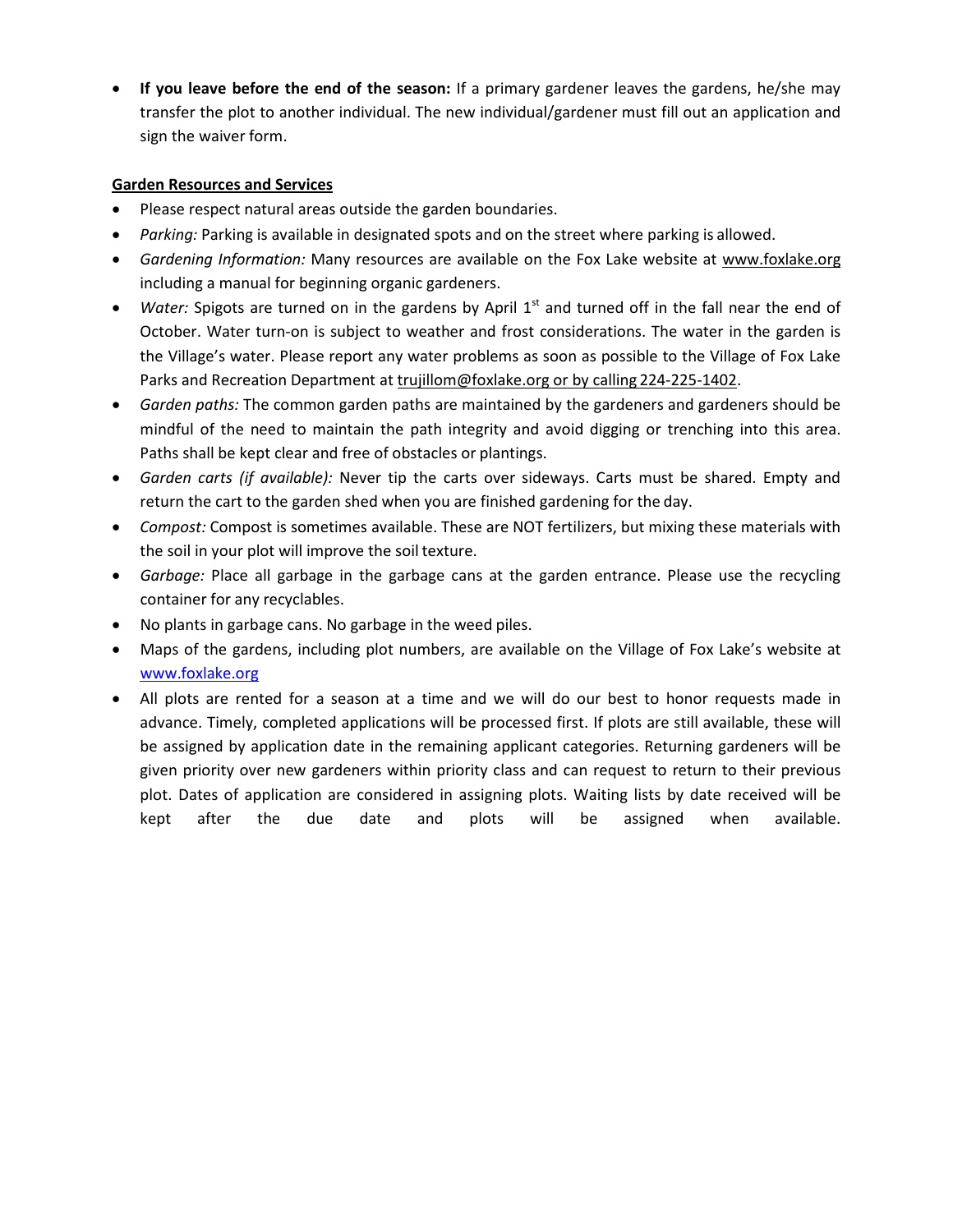## **Community Garden of Fox Lake 2022 COMMUNITY GARDEN PLOT APPLICATION**

Your application will not be processed unless all of the information is provided and fees are paid. If a plot is not available, your application will be placed on a waiting list. All plots are assigned on a first come, first serve basis. Waiting list applicants will be notified in the event a plot becomes available.

Primary Gardener (must be at least 18 years of age and is responsible for plot):

|                                                                                                                                                             | First Name: The contract of the contract of the contract of the contract of the contract of the contract of the                                   |
|-------------------------------------------------------------------------------------------------------------------------------------------------------------|---------------------------------------------------------------------------------------------------------------------------------------------------|
|                                                                                                                                                             |                                                                                                                                                   |
|                                                                                                                                                             |                                                                                                                                                   |
| <b>Secondary Gardeners:</b>                                                                                                                                 |                                                                                                                                                   |
|                                                                                                                                                             |                                                                                                                                                   |
|                                                                                                                                                             |                                                                                                                                                   |
| previous plot.                                                                                                                                              | Returning gardeners in good standing have priority over new gardeners and may request to renew their                                              |
| Did you have a garden plot in 2021?<br>Do you want to maintain the same plot/s as last year?<br>guarantee there will be space available to relocate you to. | Yes l<br>$No__$<br>No l<br>Yes<br>If you answered "No", please list the reason and an area of the garden you'd prefer to be located in. We cannot |
|                                                                                                                                                             |                                                                                                                                                   |
| $1 \omega$ 4'x12' plot (\$40.00)                                                                                                                            |                                                                                                                                                   |
| $2 \omega$ 4'x12' plots (\$60.00)                                                                                                                           |                                                                                                                                                   |
| Please make CHECKS payable to "Village of Fox Lake"                                                                                                         |                                                                                                                                                   |
|                                                                                                                                                             | By signing below you agree to have read and understand the application packet and agree to follow the                                             |
|                                                                                                                                                             | "Gardening Rules." You agree to make sure that every gardener in your plot knows the rules and observes them.                                     |
| You must agree to pull the weeds around your garden plot.                                                                                                   |                                                                                                                                                   |
|                                                                                                                                                             |                                                                                                                                                   |
|                                                                                                                                                             | Please check this box if you are physically unable to fill your garden bed with compost. We will                                                  |
| post the volunteer opportunity to the group.                                                                                                                |                                                                                                                                                   |
|                                                                                                                                                             | RETURN THIS PAGE - KEEP THE REST OF THE PACKET FOR REFERENCE. Mail and drop off address: Village of Fox                                           |

**Lake, 66 Thillen Dr. Fox Lake, IL 60020, or use the drop box in front of Village Hall.**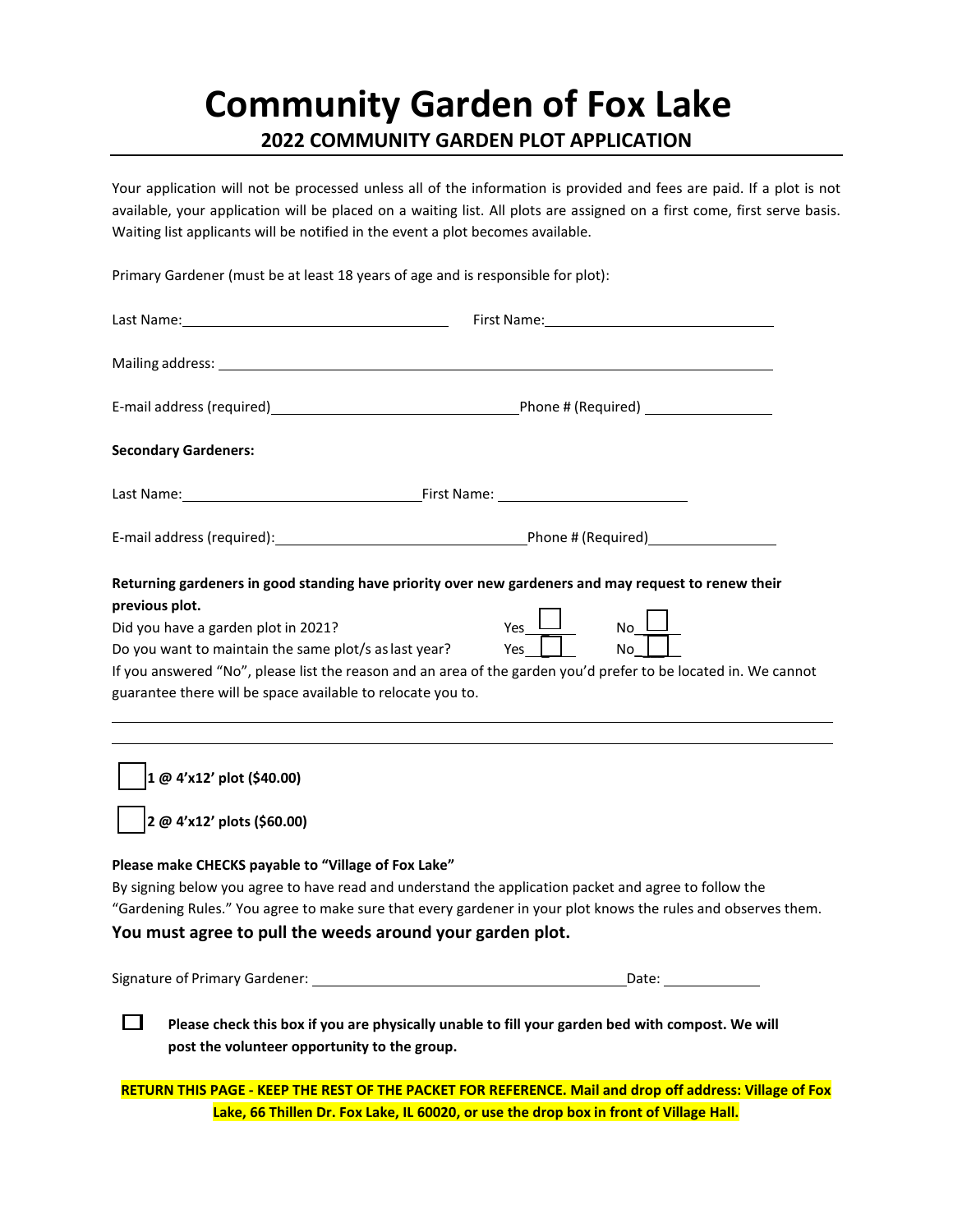# **Community Garden of Fox Lake GARDENER AUTHORIZATION & RESPONSIBILITIES**

The following guidelines outline the management of the community garden and its site property. These guidelines have been established by the VILLAGE OF FOX LAKE and are provided to the gardener as a basis for a use agreement between the two parties. In turn, the VILLAGE OF FOX LAKE provides gardeners with the authority and permission to use the garden site. We, as a community, have a responsibility to keep our community garden managed effectively. The community garden is a privilege, and everything works more smoothly when people are involved in its overall upkeep. Please also remember to treat your fellow gardeners as you would like to be treated.

#### **With your signature below, you acknowledge as a participating gardener, responsibility for the following:**

- 1. Participating in tasks such as weeding common areas, caring for community plantings and areas, caring for gardening tools, etc.
- 2. Submitting dues for the 2022 gardening season for each plot. These plot fees cover a range of services including water, compost, and general garden maintenance.
- 3. If for any reason you find you cannot care for your garden, you are required to notify the Village of Fox Lake Parks and Recreation Department and make arrangements with other gardeners to water and maintain your plot during your absence. If a garden appears neglected/abandoned (not watered and/or overrun with weeds), you will be given ten (10) days' notice to maintain your plot. After this time your plot will be reassigned.
- 4. The VILLAGE OF FOX LAKE requires water restrictions and conservation measures be followed. A gardener MUST remain on the premises while his/her garden is being watered. The garden cannot allow excess water to drain onto the street or adjacent property.
- 5. The maintenance of common areas and furnishings, fencing, trees, trash receptacles, compost bins, street and alley right-of-way, and water lines are the shared responsibility of all gardeners.
- 6. Gardeners must have their plot planted by July  $1^{st}$ , or the plot will be forfeited and reassigned.
- 7. Each gardener is responsible for clearing and tilling his/her plots before the close of the season. All dead plants, weeds, trash, tools, sticks and cages are to be removed or stored by November 8<sup>th</sup> each vear.
- 8. The Village of Fox Lake Parks and Recreation Department shall not discriminate on the basis of race, creed, color, national or ethnic origin, religion, marital status, age, sex, sexual orientation, gender expression, gender identity, disability, or military status in its garden membership and the administration of itsprograms.

Signature Date

**RETURN THIS PAGE - KEEP THE REST OF THE PACKET FOR REFERENCE. Mail and drop off address: Village of Fox Lake, 66 Thillen Dr. Fox Lake, IL 60020, or use the drop box in front of Village Hall.**